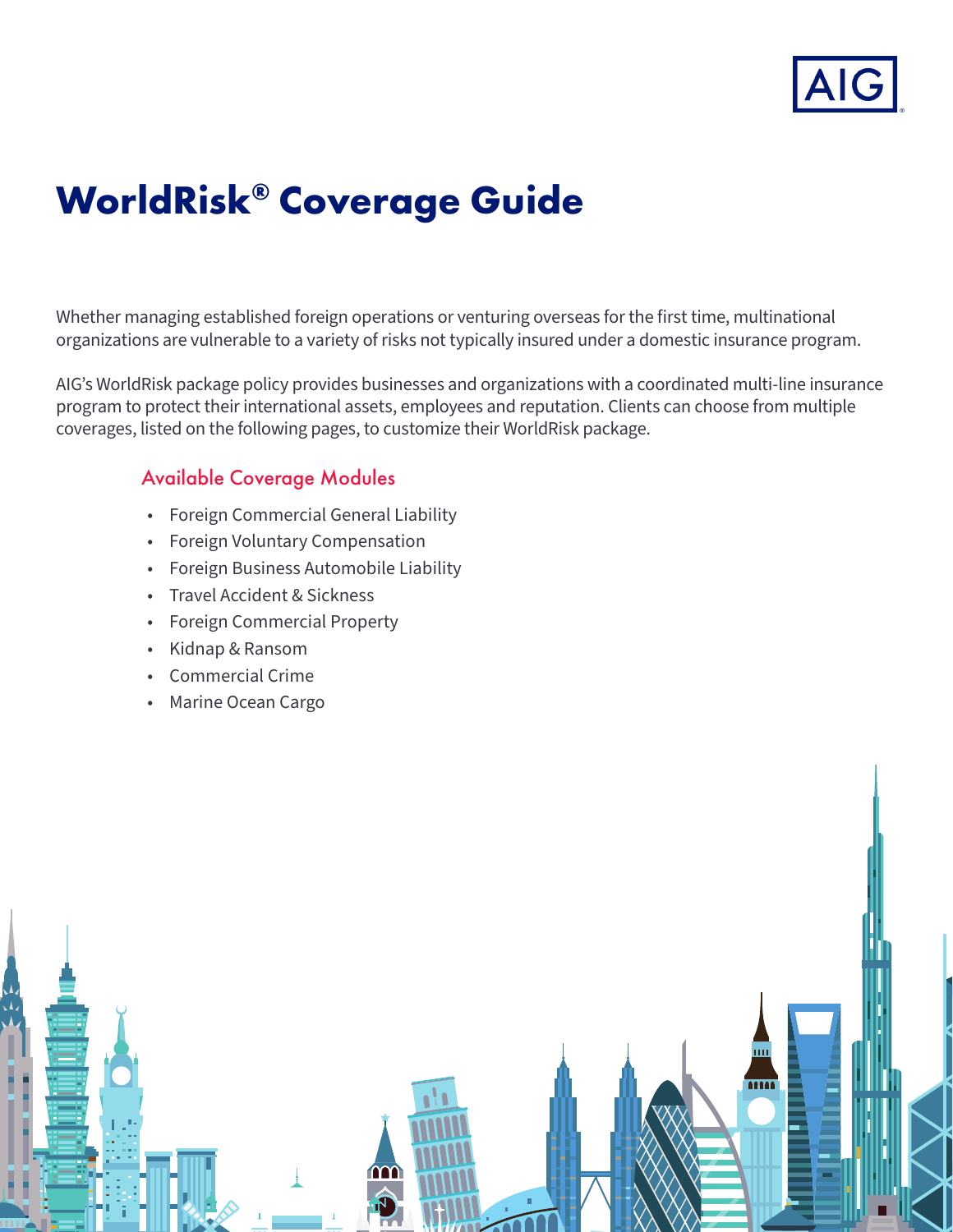# Foreign Commercial General Liability

General liability insurance for premises and products outside of the U.S., including foreign occurrences resulting in U.S. and Canadian suits.

### Value-adds:

- Primary occurrence limits up to \$10M available.
- CrisisResponse® provides \$250K of additional policy limits for immediate crisis management expenses to affected parties and \$50K to retain the services of a public relations firm to quickly restore public confidence when a man-made crisis strikes anywhere in the world, accompanied by adverse regional or national media coverage.
- Pollution Legal Liability can be endorsed, with up to \$500K limits available to help protect companies against pollution liability associated with sites they own or occupy, contracting operations they perform or products they transport.

### New embedded coverage grants<sup>1</sup> include:

- Employee Criminal Defense provides reimbursement of legal expenses incurred by the insured defending innocent employees arrested on criminal charges<sup>2</sup> while acting within the scope of job-related duties (after acquittal).
- Archaeological Liability covers the insured's liability imposed by law arising out of unexpected discovery of ancient material remains of past human life or civilization of archaeological interest; negligence not required to trigger coverage.
- Wildfire Liability covers expenses incurred by third parties for which the insured is liable to bring a forest or wildfire under control; negligence not required to trigger coverage.
- Reputational Defense covers fees for crisis communication services and associated PR expenses the insured incurs to avoid or mitigate a reputation attack.2
- Tax Liability if payment under the WorldRisk policy cannot be made in the country where a loss occurred and the insured is consequently required to pay tax or realize a reduction of a tax benefit, AIG will make a supplemental tax liability payment.

#### Additional Enhancements

- **• Traditional no-fault Coverage C:** "Medical Expenses" expanded to include fatality, disability, bereavement/trauma counseling and repatriation of mortal remains of third parties injured on insured's premises or as a result of their operations.
- **• Pollution Exclusion** modified to make an exception for escape or discharge of pollutants causing bodily injury or property damage if discovered within seven days and reported within 30 days.
- **• Access or Disclosure of Confidential Or Personal Information** exclusion makes exceptions for bodily injury and damage to tangible property arising from a security breach of confidential data.
- **• Who is an Insured** updated to include 18 new categories of additional insureds, including "blanket" additional insured status where required by contract.
- **• Definition of Bodily Injury** now includes accompanying mental anguish, shock or emotional distress.





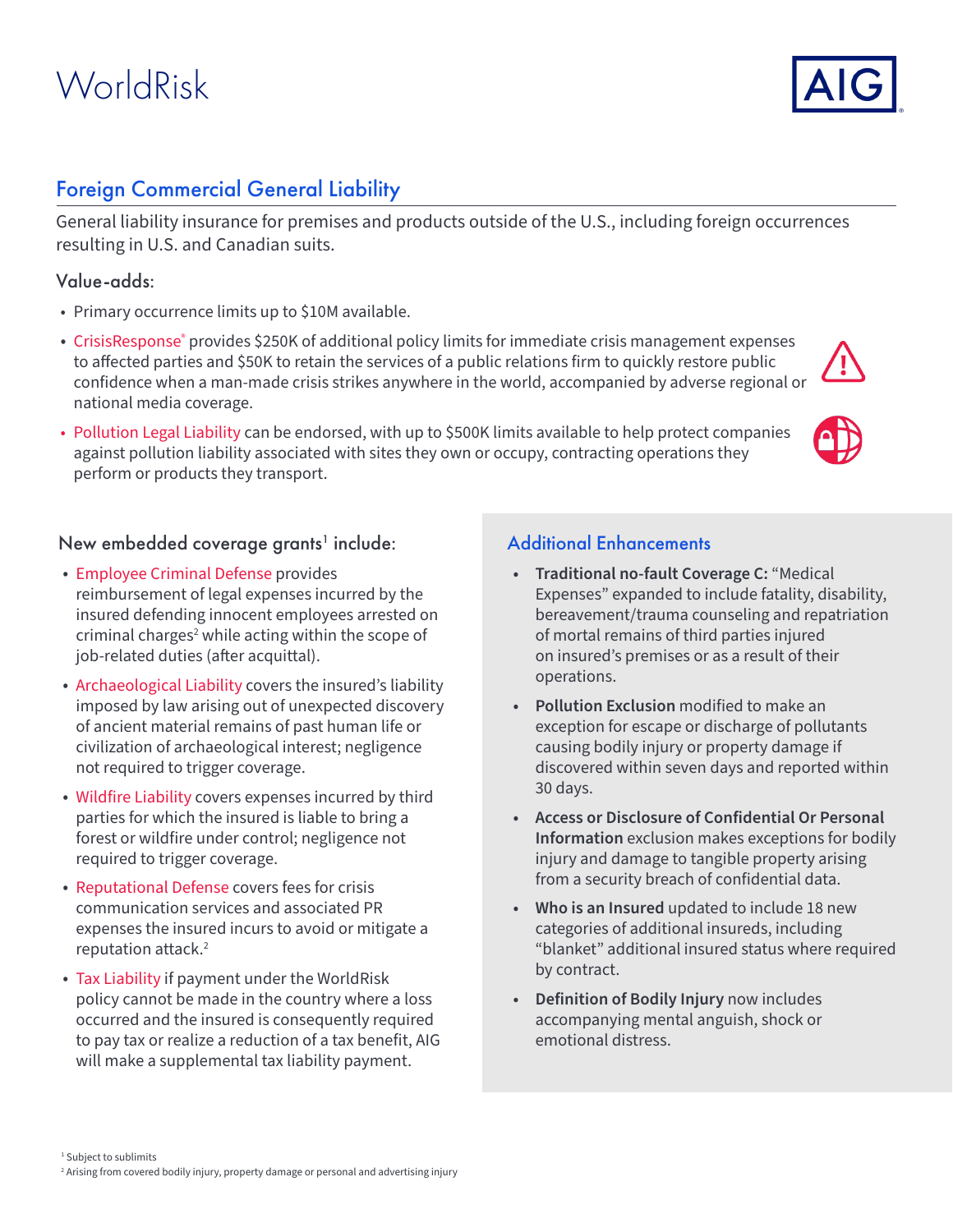



#### Foreign Voluntary Compensation

**O O** Foreign Voluntary Compensation and Employer's Liability insurance for all classifications of employees, including 24-hour coverage on a primary, first response basis.<sup>3</sup>

#### Value-adds:

- 24/7 access to medical, travel and security assistance services of AIG Travel, our wholly owned in-house travel and medical advisory service, which works closely with our claims department to facilitate smooth and prompt claims handling.
- Automatically-attaching Emergency Security and Political Evacuation endorsement provides a \$25K per occurrence limit that responds to crisis situations occurring from political unrest, personal threats, war and military events.
	- Optional limits of \$50K and \$100K are also available for an additional fee.
	- Benefits can be paid "on behalf of" the client, rather than by reimbursement only.
- No aggregate limit for Supplemental Repatriation (available limit of \$1M per occurrence).
- Upon request, and subject to additional premium, coverage can be amended to provide U.S. State of Hire benefits for local hires or nationals working in less developed countries lacking a state-run workers' compensation or Social Security system.

### Travel Accident and Sickness

24-hour injury benefits for employees, their spouses and children on a primary basis while traveling overseas on a business trip, including 14 days of non-business related personal travel.

#### Value-adds:

- Pays "on behalf of" insureds for out of country medical costs
- 24/7 access to medical, travel and security assistance services of AIG Travel
- Emergency medical evacuation coverage included
- Emergency family travel expenses included
- Repatriation of remains expenses included
- Claims payments made under Travel Accident and Sickness "stack" with limits provided under Foreign Voluntary Compensation

#### Recent coverage part enhancements:

- Reverse trip travel by foreign-based employees into the U.S and Canada can now be covered upon request and subject to underwriting
- Broadened definitions for all employee types and now includes sole proprietors and partners
- Automatic coverage for employees of newly acquired entities for up to 180 days
- Insured persons aged 70 or older now covered (previously available only by endorsement)
- Emergency medical evacuation for expatriate employees to country of assignment (previously restricted to country of hire or citizenship)
- At the insured's option, we can either pay travel and medical related claims expenses on their behalf or reimburse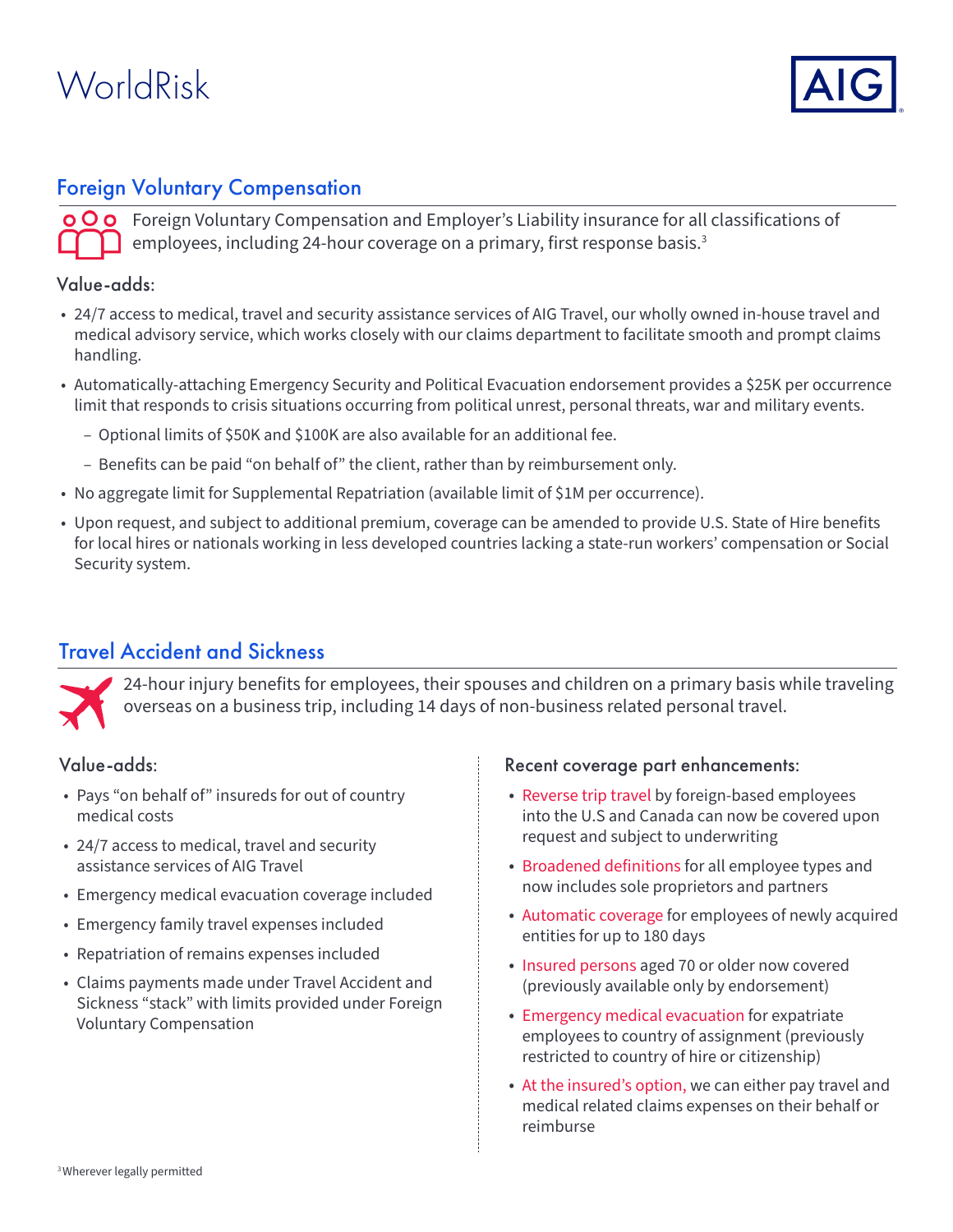

# Foreign Commercial Property

Commercial property insurance up to \$50M TIV (total insured value) for real and business personal property, business interruption and extra expense.

#### Recent coverage part upgrades include:

- Policy Limit: matches the TIV of the largest reported location; functions as a "blanket" limit applicable to each occurrence at any reported location
- Tenants and Neighbors Liability: sublimit for this coverage is in addition to the policy limit (previously part of the occurrence limit)
- Burglary, Theft, and Robbery: now covered to full policy limits (no longer a sublimit)
- Locks and Keys: new coverage for expenses to



replace or reprogram damaged locks and keys, including additional costs to repair or reprogram undamaged locks to accept new keys and codes

- Newly Acquired Locations: sublimit applies up to 120 days (previously only applied up to 90 days)
- Inflation Guard: new coverage provided at a rate of 12% annual values increase
- Outdoor Property: definition is now more robust: including lawns, trees, shrubs and plants; also includes fill beneath paved surfaces
- Upgrade to Green<sup>®</sup>: new coverage pays additional costs to repair or replace damaged property with materials certified by authorities that conserve natural resources and reduce energy consumption
- Property in the Course of Installation: coverage expanded to include projects the insured undertakes for third parties (would normally be covered under a Builder's Risk policy)
- Business Income Flexible Trigger: coverage has been upgraded to allow selection of either gross earnings or gross profits method of calculating the insured's time element loss, whichever is greater (most insurers require trigger to "follow form" over local policies, which does not always work to the insured's advantage)

### Foreign Business Travel Property Coverage Part – Upgraded

This coverage part form addresses the incidental property needs of clients that either have no premises overseas or own/lease/operate very small foreign locations, typically under \$100K in TIV.

Coverage is no longer limited to sales representative samples and personal property at exhibition, but now includes:

- Personal property at any one location
- Personal property of others while in the client's care, custody, or control
- Personal property of employees while on client's premise
- Previously, inland transit applied only to personal property in course of transit when used either for display at exhibition or as sales representative samples; now applies to personal property in transit, regardless of the intended use
- Property sold under a deferred payment plan is now covered
- Contractors equipment now covered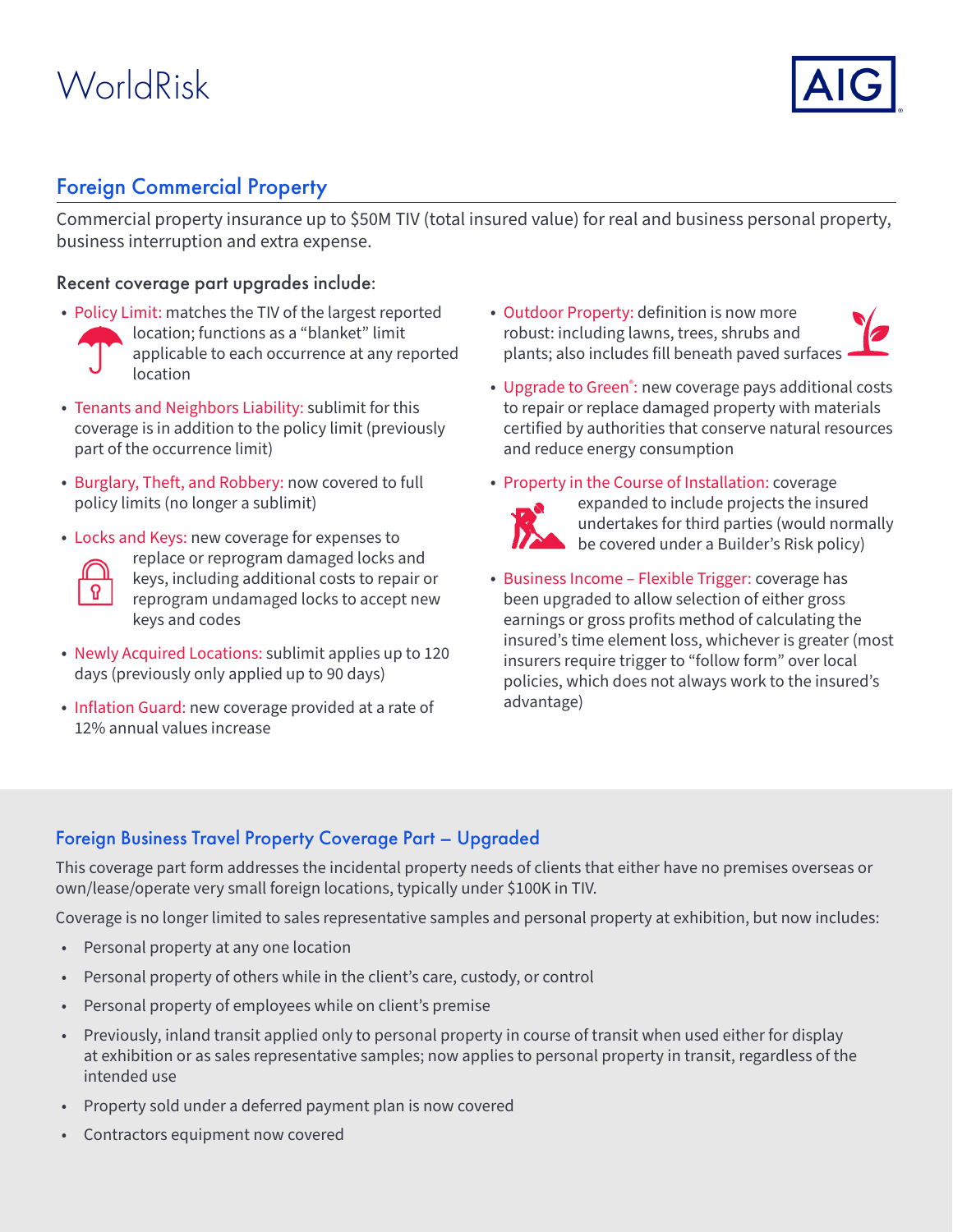

## Kidnap and Ransom

Coverage for kidnap or ransom, extortion, wrongful detention or hijacking while traveling abroad; starting at \$100K for our \$250K "low limits" option with no country exclusions.<sup>4</sup>

#### Value-adds:

- No deductible applies
- Insuring agreement is simplified and broadened
- "Insured person" definition broadened to ooo include sole proprietor and partners



- "Relative" definition expanded to include domestic partner, fiancé or fiancée
- Definition of "salary" previously limited compensation payable after victim's release if an insured person has not returned to work a maximum of 30 days after release; now increased to 90 days after release
	- Time payable after date of insured's event first occurred increased from 60 months to up to 72 months
- Reverse Trip Travel coverage is now available for foreignbased employees (local hires/nationals and third country nationals) while on business trips to the U.S., Puerto Rico and Canada

#### Recent coverage part upgrades include:

- Threat Coverage for various threats (not accompanied by ransom) to harm an insured person, damage an insured person's property or disclose proprietary information
- Hostage Crisis Illegal holding of insured persons for more than one hour as security for meeting demands of hostage takers



- Express Kidnapping New coverage addresses a growing problem in many countries: kidnapping of an insured person for less than 24 hours with intent to demand ransom directly from the victim's personal assets
- Disappearance Unexpected loss of contact with an insured person for a period exceeding 48 hours

### Foreign Business Automobile Liability

Automobile liability insurance for owned, hired or non-owned vehicles outside of the U.S. that is difference-in-conditions/difference-in-limits over any compulsory local coverage.

#### Commercial Crime

Coverage for employee theft, forgery or robbery inside or outside of the premises.

### Marine Ocean Cargo

Marine ocean cargo insurance with optional war risk coverage.